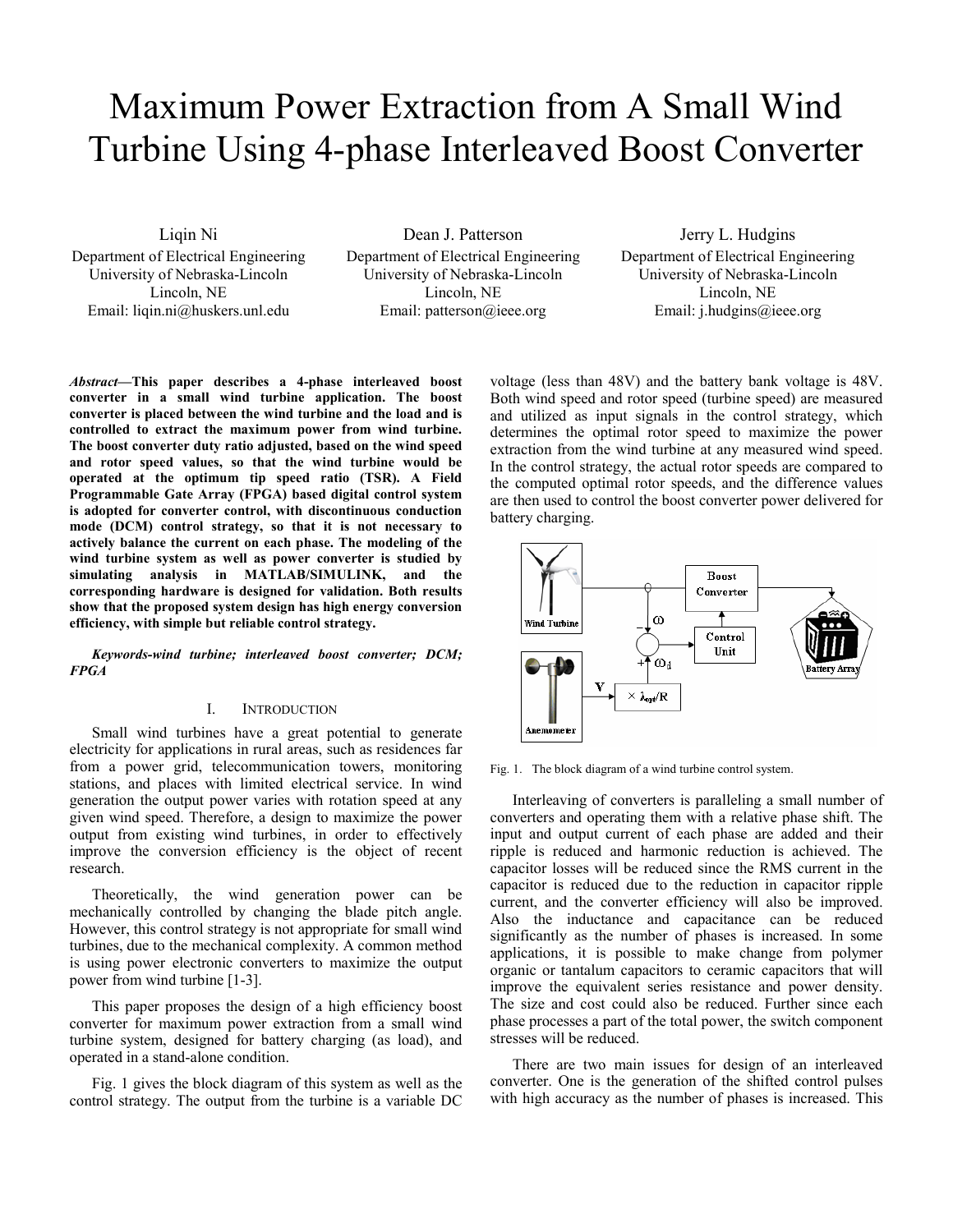can be solved by the use of digital controllers built in specific hardware such as a Field Programmable Gate Array (FPGA) [4]. Another is the current balance on each phase, especially when the converter operated in continuous conduction mode (CCM) [5, 6].

 In this paper, a 4-phase interleaved boost converter is used, which operates in discontinuous conduction mode (DCM). Under DCM operation, active control of the current balance can be ignored [7]. The digital control signals are generated from a (FPGA) system, programmed with LabVIEW.

The simulation model of wind turbine control system is discussed in this paper. The 4-phase interleaved boost converter hardware is also developed and tested for validation, with the test results presented.

Compared with similar designs, the boost converter developed in this paper has the following advantages: 1) High energy conversion efficiency; 2) Reduced current ripple; 3) Simple but reliable control method; 4) Small filter and a better dynamic response.

## II. METHODOLOGY

#### A. Wind Turbine Characteristics

The mechanical power developed by a wind turbine is:

$$
P_m = \frac{1}{2} \rho A C_p (\lambda, \beta) V^3
$$
 (1)

Where  $\rho$  is the air density (typically 1.25 kg/m<sup>3</sup>), A is the swept area (m<sup>2</sup>),  $\beta$  is the pitch angle (degrees),  $C_p(\lambda, \beta)$  is the power coefficient of wind turbine,  $V$  is the wind speed (m/s). The term  $\lambda$  is the tip speed ratio, which is defined by:

$$
\lambda = \frac{\omega R}{V} \tag{2}
$$

Where  $\omega$  is the wind turbine rotor speed of rotation (rad/s),  $R$  is the blade radius (m).



Fig. 2. Output power versus rotor speed at various wind speeds.

The output power of the turbine can be formulated as a function of the power coefficient of the turbine at a constant wind speed. And the power coefficient is maximized for tipspeed ratio value  $\lambda_{opt}$  at a given pitch angle. The turbine power curves for various wind speeds are provided in Fig. 2. For each wind speed, a specific point exists where the maximum power can be captured. In order to extract maximum power, the rotor speed must be held at its optimal tip-speed ratio. The optimum speed of rotor can be estimated as follows [1]:

$$
\omega_{opt} = \frac{\lambda_{opt} V}{R}
$$
 (3)

## B. Design of Boost Converter

Interleaved converters are achieved by parallel connecting each phase arm of a converter, sharing common bus capacitors. The schematic diagram of a 4-phase interleaved converter is shown in Fig. 3.



Fig. 3. Schematic diagram of 4-phase interleaved boost converter.



Fig. 4. Input current and inductor current waveforms of a boost converter operating in DCM.

The switching signals from each phase arm are phase shifted by 90 degrees in time. Each phase processes only 1/4 of the total power. The inductor current and their sum current waveforms are shown in Fig. 4. As can be seen, the inductor current of each phase is interleaved by 90<sup>0</sup>. The current  $I_{in} = I_{LL}$  $+ I_{L2} + I_{L3} + I_{L4}$  is from discharge of the input capacitor as well as generator of the wind turbine. The amplitude of  $I_{in}$  ripple is much smaller than any individual inductor current. Actually, the output current ripple will also be reduced significantly. Generally, increasing the number of phases will decrease the current/voltage ripple. However, increasing the phases also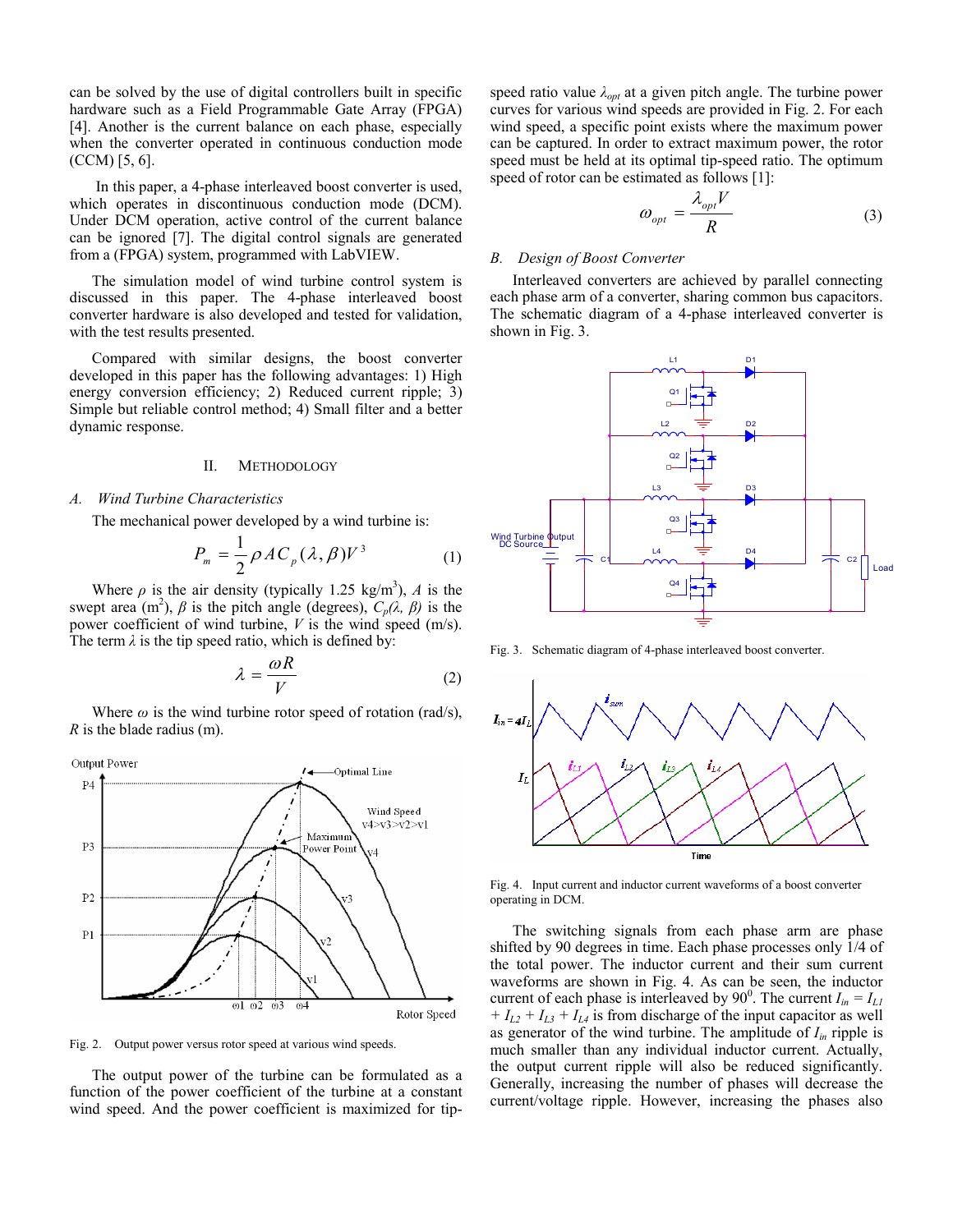results in an increased number of switches (IGBTs are used in this paper), which may increase the loss of energy and decrease the efficiency. Also it will increase the complexity of the circuit and control of the converters. The optimum number of phases is dependent on the converter parameters such as the phase inductance and operating requirements [8, 9].

One phase is dedicated to be the master whose duty ratio will be controlled by the system, and other phases are slaves, each of those control signals are shifted  $2n\pi/N$  from the master phase (N is the number of phase,  $n = 1, 2, ..., N-1$ ). The control of battery charging power can result in variable rotor speed operation, such that maximum power is extracted continuously from the wind. This control for maximum power in this paper is based on directly adjusting the boost converter duty cycle according to the result error of comparison of rotor speed.

In the control of a converter, there are two algorithms popularly used, discontinuous conduction mode (DCM) and continuous conduction mode (CCM). A study comparing the performance of CCM and DCM shows that, DCM is a more preferable selection in practice than CCM [7]. From [7], in CCM, a relative small duty cycle deviation will result in unacceptable current unbalance among phases, while DCM current unbalance is lower since each phase current starts from zero every switching cycle. If the CCM algorithm is chosen, the duty cycle should be very precise, and it is better to include one current control loop per phase which will increase cost. Therefore, the DCM algorithm is selected in this paper, for controlling of the interleaved converter. In the DCM operation, the current ripple in each phase will be large, but the current ripple going into the battery can still be small because of the multi-phase interleaved converter.

#### III. SIMULATION RESULTS

To demonstrate the performance of the interleaved boost converter for a wind turbine application, the wind turbine system and interleaved boost converter are simulated in MATLAB/Simulink before the circuit is developed. The whole system model is shown in Fig. 5.



Fig. 5. The model of maximum power extraction from wind turbine system.



Fig. 6. (a) Wind speed. (b) Mechanical power from turbine (c) Rotor rotational Speed. (d). Tip Speed Ratio.



Fig. 7. (a) Wind turbine output voltage vs battery charging voltage (~50V). (b) Input current (sum of 4-phase inductor current) (c) Inductor currents in 4 phases. (d) Battery charging current.

In this model, the output of the wind turbine system in the model is a dc voltage, and then the power is used for charging the battery through a 4-phase interleaved boost converter. A PWM controller is designed to generate control signals for each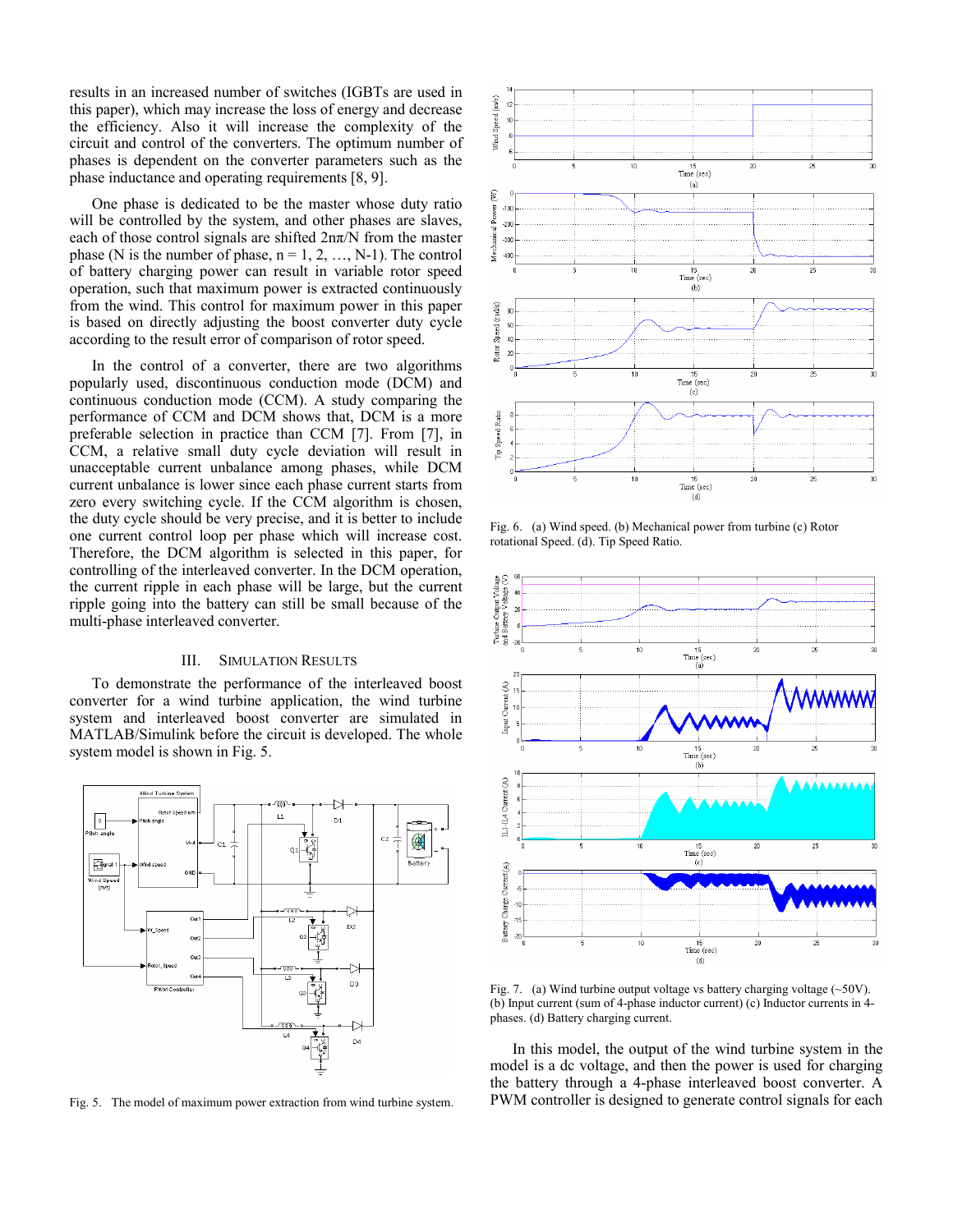switch device to ensure that the tip speed ratio is held to 8. A wind speed starting at 8 m/s with a step increase from 8 to 12 m/s at 20 seconds is applied to this model as input, and the waveform is shown in Fig. 6 (a). The simulation results are shown in Fig. 6 (b)  $\sim$  (d) and Fig. 7. At beginning, the system need approximately 12 seconds from startup to achieve stable operation. After that, the system can response rapidly for a step change, such as the wind speed increase to 12 m/s in Fig. 6 (a). The tip speed ratio drops at first but reaches the set optimum of 8 finally.

Fig. 7 is the result for a boost converter. Fig. 7 (a) is wind turbine output voltage and battery voltage waveforms, as well as input voltage and output voltage for the boost converter. Fig. 7 (b) is the input current which equals the sum of  $I_{LL}$ ,  $I_{L2}$ ,  $I_{L3}$ , and  $I_{L4}$ . Fig. 7 (c) is the inductor current in 4 phases and Fig. 7 (d) is the battery charging current. Fig. 8 is a zoomed in view of Fig. 7. As can be seen, the current in the inductor of each phase is from 0 to 8 A and discontinuous, while the input current is  $13.7 \pm 0.9$  A and the current for battery charging is  $7.7 \pm 2.6$  A. Both current ripples are much smaller than the separate inductor current ripple.



Fig. 8. Zoomed in view of Fig. 7.

#### IV. EXPERIMENTAL RESULTS

An isolated 4-phase interleaved boost converter has been designed and the implemented converter steps 30V up to 48V at 200W. The inductor in each phase is 50 µH. The phase switching frequency is 10 kHz and is generated by an FPGA. Fig. 9 is the switch gate drive signal and each phase is interleaved by  $90^\circ$ . Fig. 10 shows the inductor current waveforms in each phase. It can be seen that the amplitude of those currents is almost equal and the phase is interleaved by

 $90<sup>0</sup>$  without using any current loop for balance. Fig. 11 is the input current (the sum of inductor currents) compared with the current in one inductor. The inductor current is from 0 to 8A and discontinuous, while the input current is  $7.1 \pm 0.6$  A. So the input current ripple is much lower than in each separate inductor.

The efficiency for this converter is  $92.2\%$  (V in: 29.76 V; I\_in: 7.07 A; V\_out: 48.76 V; I\_out: 3.98 A). The loss analysis data for this converter is:

- Inductors copper loss: 1.8 W
- Inductors core loss: 2.6 W
- IGBTs conduction loss: 4.6 W
- Diodes forward loss: 3.4 W
- Other losses: 3.9 W



Fig. 9. Gate drive signal waveforms of 4 phases.



Fig. 10. Inductor current in each phase. (The last two current waveforms have more noise due to different measuring equipment)